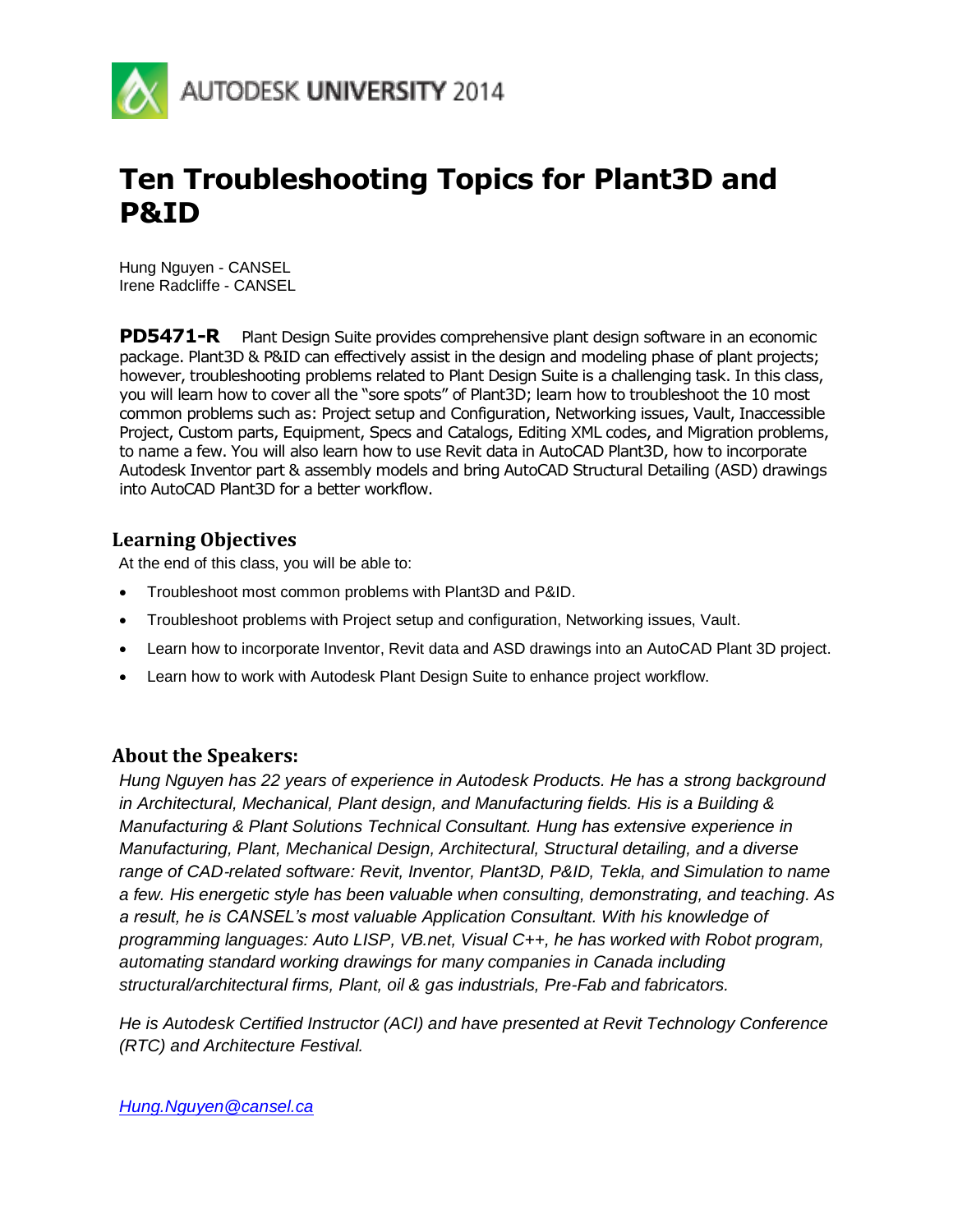*Irene Radcliffe has over 25 years of experience in the Oil & Gas industry as both a piping designer and software administrator. She began working with the Autocad Plant 3D in 2010, when she was invited to join a team of content developers who were assisting the Autodesk plant development team during the software's early releases. Irene currently works for Cansel as a Technical Consultant for Autodesk business, providing support, training and implementation for Autodesk products in Alberta's Oil and Gas sector.*

*[Irene.radcliffe@cansel.ca](mailto:Irene.radcliffe@cansel.ca)*

## **Introduction**

This is not a "Tips and Tricks" class, but rather a round table discussion covering the most common problems with AutoCAD Plant 3D and P&ID. During this session, we will also share with you our own troubleshooting techniques and related documents.

During the past few year supporting AutoCAD Plant 3D and P&ID, we have received phone calls and emails requesting assistance to solve problems users may be having with Plant Design Suite. These problems range from Basic, Advance and Enterprise Priority. Our Technical meetings involve the whole CANSEL support team. Shared knowledge throughout the team meetings helps to resolve issues in a timelier manner. The team also discusses existing defects that might have been logged, or workarounds that may already have been developed.

We also reach out to you, asking you to share your experiences with Plant 3D Troubleshooting. Your contribution to this round table discussion is the KEY to the success of this class. By having more accomplished users share their experiences, and having lesser experienced users ask questions, we hope that everyone will leave this session better equipped to solve issues quickly and effectively.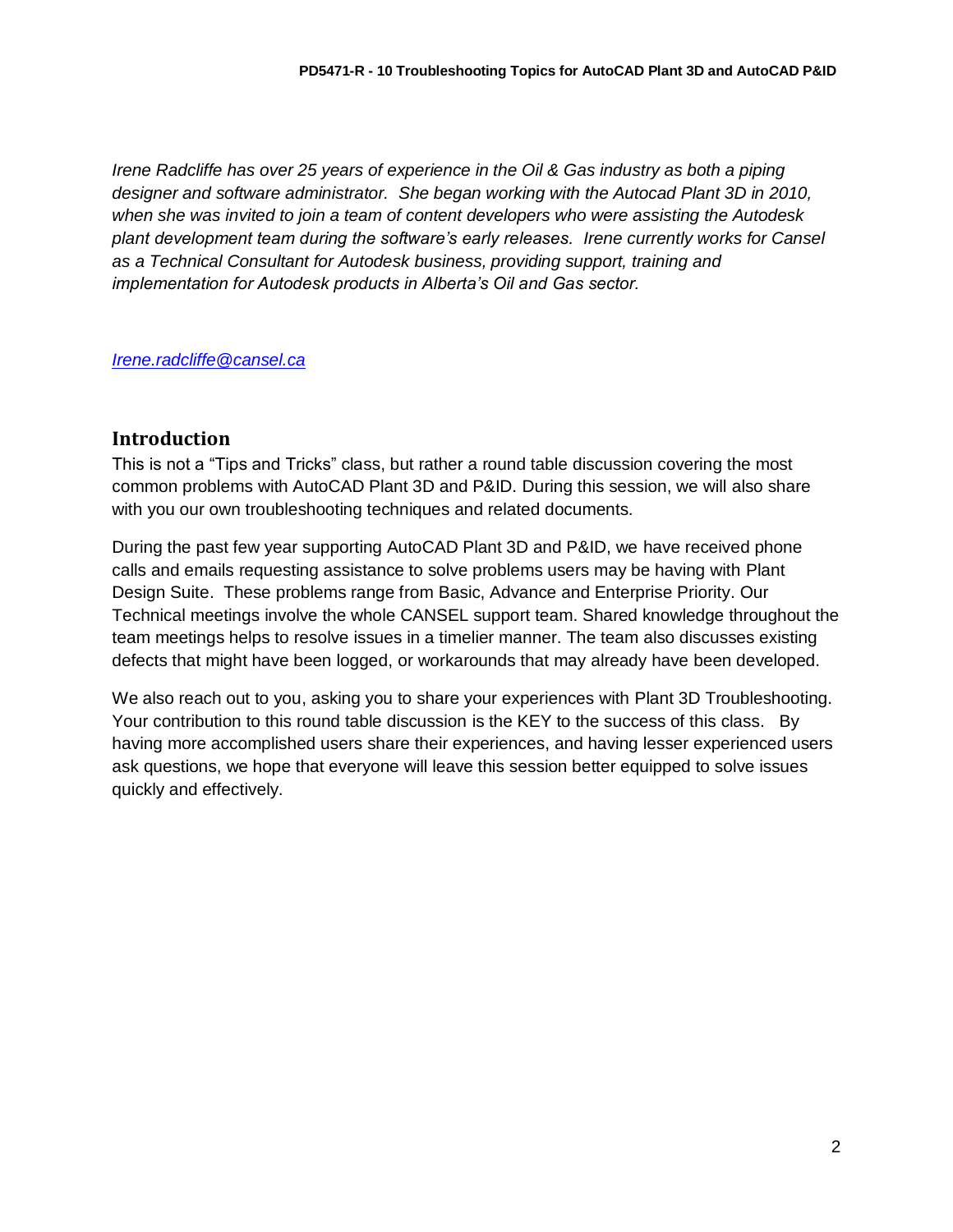# **1. Project Setup and Configuration**

## **Designated person to control editing of project setup**

It is recommended that one person (or a designated team) be responsible for project setup and configuration. This ensures that your project is not edited by users who are not authorized to modify project content. This will also help in the troubleshooting process because having a designated administrator(s) makes it easier to implement, log and track any customization or configuration changes.

SQLite should be used only on small projects with a limited number of users. SQL Express and SQL Server are more stable when managing a Plant 3D project database. Vault should be used if there is a need to have multiple users at different office locations. Users must make sure they find the best option for their workflow. They will also need to understand how to maintain a SQL database and have a working knowledge of Vault.

There is an AKN document available that helps the user with Managing a complete AutoCAD Plant 3D site over multiple project.

[http://knowledge.autodesk.com/article/Managing-a-complete-AutoCAD-Plant-3D-site](http://knowledge.autodesk.com/article/Managing-a-complete-AutoCAD-Plant-3D-site-over-multiple-projects)[over-multiple-projects](http://knowledge.autodesk.com/article/Managing-a-complete-AutoCAD-Plant-3D-site-over-multiple-projects)

[http://knowledge.autodesk.com/support/autocad-plant-](http://knowledge.autodesk.com/support/autocad-plant-3d/troubleshooting/caas/sfdcarticles/sfdcarticles/Project-Setup-Checklist-for-AutoCAD-Plant-3D-and-AutoCAD-P-ID.html)[3d/troubleshooting/caas/sfdcarticles/sfdcarticles/Project-Setup-Checklist-for-AutoCAD-](http://knowledge.autodesk.com/support/autocad-plant-3d/troubleshooting/caas/sfdcarticles/sfdcarticles/Project-Setup-Checklist-for-AutoCAD-Plant-3D-and-AutoCAD-P-ID.html)[Plant-3D-and-AutoCAD-P-ID.html](http://knowledge.autodesk.com/support/autocad-plant-3d/troubleshooting/caas/sfdcarticles/sfdcarticles/Project-Setup-Checklist-for-AutoCAD-Plant-3D-and-AutoCAD-P-ID.html)

## **Project Template Workflow**

There should be initial development of a project template prior to project startup if possible. This will determine any unique tagging, project setup adjustments, title block development, and project file locations

## **Catalogs and Specs**

Time should also be taken to develop Catalogs and Spec. This will include development of custom items that are not available in the default catalogs, incorporation of downloadable content packs found on the Autodesk Apps Exchange website.

#### **Palettes user permissions**

Users should also consider making tool palettes read only for projects that require multiple users. This ensures that all users are working with same approved components, and the project administrator has control of all catalog and specs updates for the duration of the project.

[http://knowledge.autodesk.com/article/Project-Specific-Tool-Palettes-for-AutoCAD-P-ID-](http://knowledge.autodesk.com/article/Project-Specific-Tool-Palettes-for-AutoCAD-P-ID-Projects)**[Projects](http://knowledge.autodesk.com/article/Project-Specific-Tool-Palettes-for-AutoCAD-P-ID-Projects)**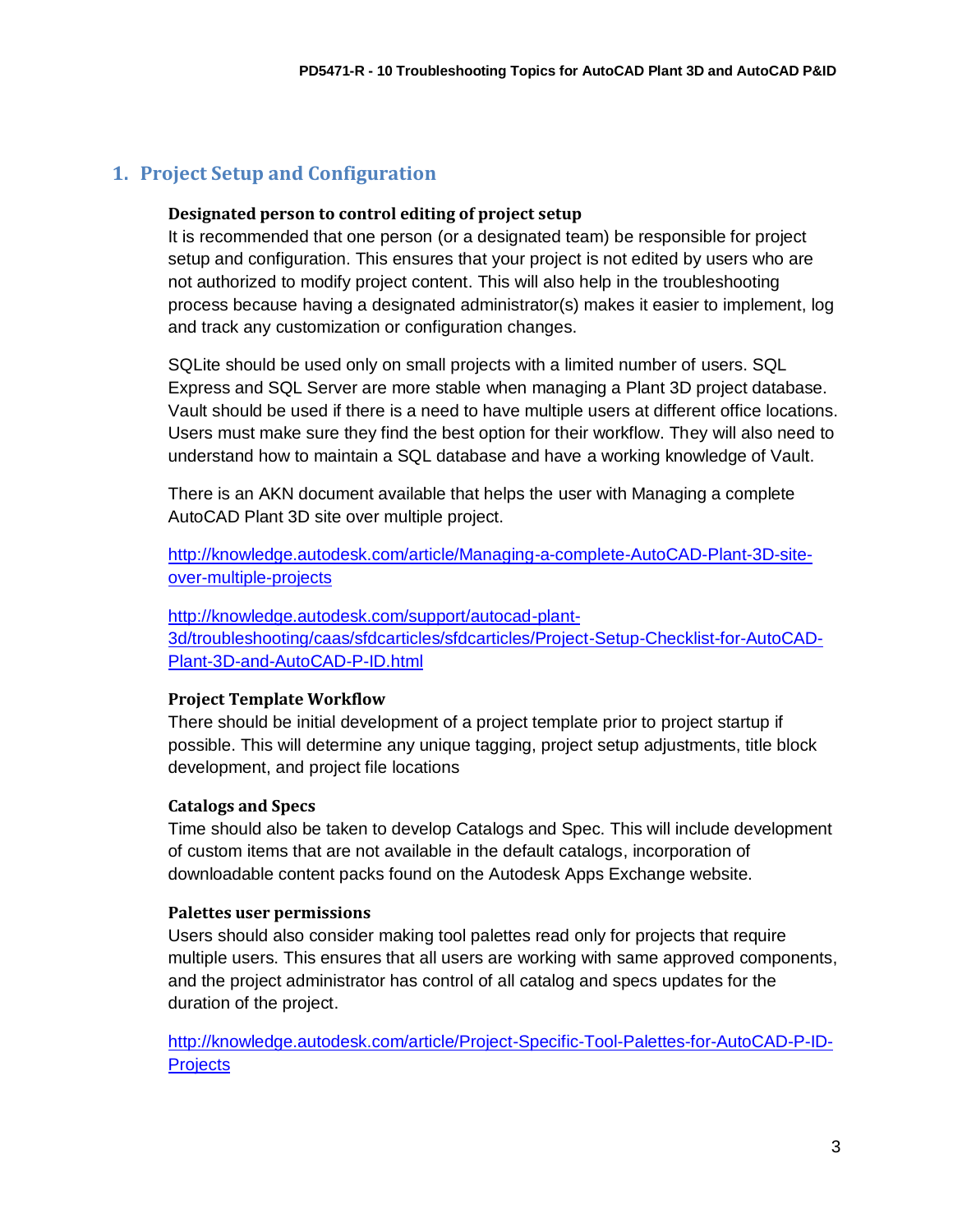## **Backing up of projects**

Make sure that backups are being created regularly. Backups should also include file folders that contain catalogs, specs, or any other related Plant 3D files that may have been customized.

# **2. Networking issues**

## **SQLite, SQL Express, SQL Server, Vault Projects**

Most initial SQL issues seem to be related to having either limited or no knowledge of SQL setup with a Plant 3D or P&ID project. There is an AKN document that helps users to understand this process. It is entitled "How to configure Microsoft SQL Server for AutoCAD Plant 3D projects."

[http://knowledge.autodesk.com/support/autocad-plant-](http://knowledge.autodesk.com/support/autocad-plant-3d/troubleshooting/caas/sfdcarticles/sfdcarticles/How-to-configure-Microsoft-SQL-Server-for-AutoCAD-Plant-3D-projects.html)[3d/troubleshooting/caas/sfdcarticles/sfdcarticles/How-to-configure-Microsoft-SQL-](http://knowledge.autodesk.com/support/autocad-plant-3d/troubleshooting/caas/sfdcarticles/sfdcarticles/How-to-configure-Microsoft-SQL-Server-for-AutoCAD-Plant-3D-projects.html)[Server-for-AutoCAD-Plant-3D-projects.html](http://knowledge.autodesk.com/support/autocad-plant-3d/troubleshooting/caas/sfdcarticles/sfdcarticles/How-to-configure-Microsoft-SQL-Server-for-AutoCAD-Plant-3D-projects.html)

## **Required files to test**

**Create a SQLite project and include the drawing that shows issue**

**Do not include specs not used in project**

**Custom specs and catalogs**

[How to prepare and send an Autodesk® AutoCAD® Plant 3D or](http://knowledge.autodesk.com/support/autocad-plant-3d/troubleshooting/caas/sfdcarticles/sfdcarticles/How-to-prepare-and-send-an-AutoCAD-Plant-3D-project-for-a-service-request-case.html) P&ID project to [Autodesk technical support.](http://knowledge.autodesk.com/support/autocad-plant-3d/troubleshooting/caas/sfdcarticles/sfdcarticles/How-to-prepare-and-send-an-AutoCAD-Plant-3D-project-for-a-service-request-case.html)

## **3. Vault**

Autodesk Vault [\(http://www.autodesk.com/products/autodesk-vault-family/features](http://www.autodesk.com/products/autodesk-vault-family/features) ) is document management software that integrates with many products in the Autodesk portfolio. In 2014, Vault became integrated into the Plant Project Manager. Vault should be used in the following conditions:

- You have multiple sites that need to share data
- Your Plant project structure contains all external references.
- You can use SQL Server or SQL Server Express.

Vault allows you to store the drawing data in a central location, and have satellite offices check in/out drawings on an as-needed basis. Currently, all xrefs must reside within the project structure, as Plant uses its own working directory for vaulted projects.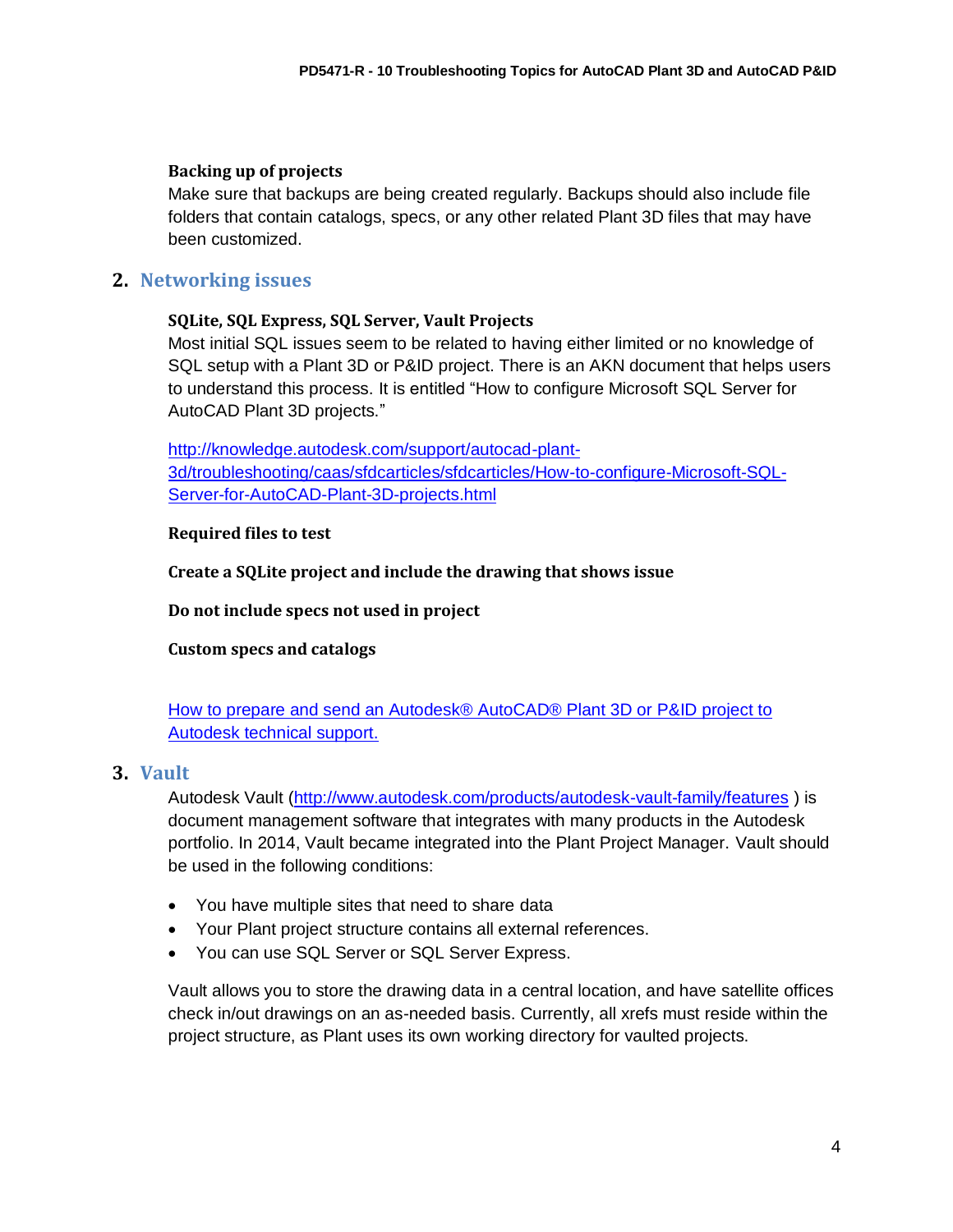## **Limitations in AutoCAD Plant 3D 2014**

AutoCAD Plant 3D 2014 projects work with Autodesk Vault Server 2013 and Autodesk Vault Server 2014. Autodesk Vault Client is not required. If you do install Autodesk Vault Client, only Autodesk Vault Client 2013 is supported

If Autodesk Vault Client 2014 is installed, you will see the following message when you create or migrate a project: *The Vault server reported an error: Autodesk.Connectivity.WebServices.Folder cannot be cast...* To work around this

problem you can uninstall Autodesk Vault Client 2014.

**Creating a new project in Autodesk Vault and configuring it for a multi-site workflows** It is quite common for companies to manage many projects for one site; however, it requires that the design documents are contained within one entire project to enable consistency in documentation. The documents can be managed in such a way that the projects can all be run concurrently, but updating occurs in one location. In turn, this process enables external use of the data, such as in Autodesk® Navisworks® software or database software that is also managed as a single project/site entity. These are the typical steps needed for Managing a complete AutoCAD Plant 3D site over multiple projects:

- Setting up an AutoCAD® Plant 3D Project that is based on a complete site, with the intention of running a number of subprojects.
- Linking other AutoCAD Plant 3D projects into the main site project.
- Setting subproject-specific properties so they do not interfere with the main project.
- Setting up reports based on the main project and the subprojects.

[http://help.autodesk.com.s3.amazonaws.com/sfdcarticles/kA230000000tnGgCAI/AutoC](http://help.autodesk.com.s3.amazonaws.com/sfdcarticles/kA230000000tnGgCAI/AutoCAD%20Plant%203D%20Multiple%20Projects%20.pdf) [AD%20Plant%203D%20Multiple%20Projects%20.pdf](http://help.autodesk.com.s3.amazonaws.com/sfdcarticles/kA230000000tnGgCAI/AutoCAD%20Plant%203D%20Multiple%20Projects%20.pdf)

## **Vault Data Standard**

Vault Data Standard is a data control feature for found within Autodesk Vault Professional and Vault Workgroup that helps you enter data for new or existing files in a standardized format.

Vault Data Standard is a data control feature helping you to ensure design relevant information is captured in a standardized format during the data entry process in Vault Explorer, Inventor and AutoCAD. This allows you to standardize on methods including mandatory properties, file location, templates and more during data creation. Vault Data Standard offers additional configurable Datasheet tabs within Vault Explorer to expose relevant information for each object type. This capability is configurable and customizable to address your specific needs and also define such things as, dynamic pick list, specific complex file naming or additional business logic.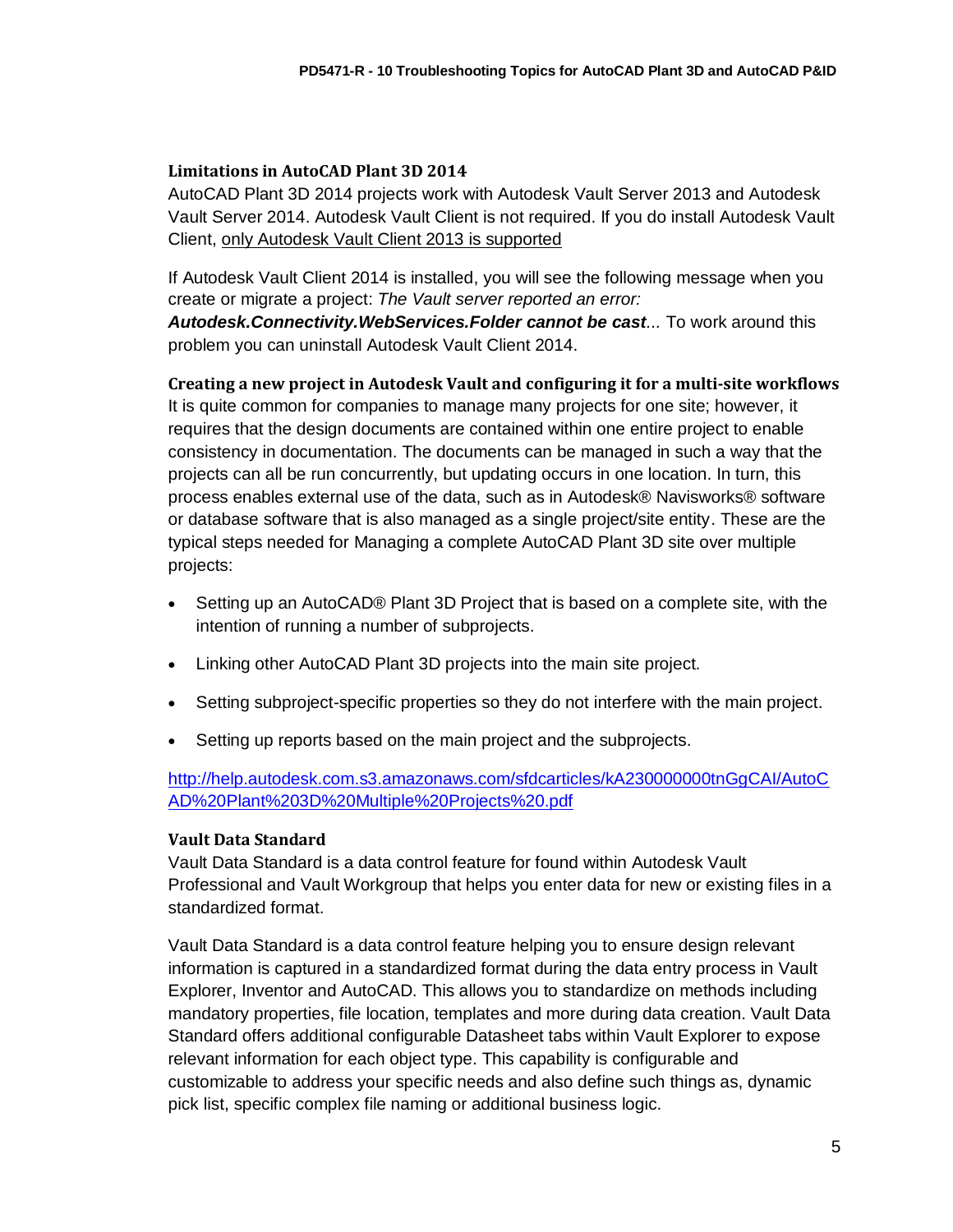

[http://knowledge.autodesk.com/support/vault](http://knowledge.autodesk.com/support/vault-products/downloads/caas/downloads/content/vault-data-standard-for-autodesk-vault-workgroup-and-vault-professional-2015.html)[products/downloads/caas/downloads/content/vault-data-standard-for-autodesk-vault](http://knowledge.autodesk.com/support/vault-products/downloads/caas/downloads/content/vault-data-standard-for-autodesk-vault-workgroup-and-vault-professional-2015.html)[workgroup-and-vault-professional-2015.html](http://knowledge.autodesk.com/support/vault-products/downloads/caas/downloads/content/vault-data-standard-for-autodesk-vault-workgroup-and-vault-professional-2015.html)

Companies commonly use standards to drive a process or project. This includes specific folder structures with certain types of files in each folder. Specific properties are required on certain file types and must be filled in completely before the project is complete. Vault Data Standard helps CAD administrators enforce document standards at the time of creation for files and folders.

# **4. Project cannot be accessed**

## **Specific user cannot open a Plant 3D or P&ID network project.**

When users are accessing the AutoCAD Plant 3D or AutoCAD P&ID projects from the network server, some data is cached locally. This is done primarily to improve performance of the application in areas where the data is not expected to change frequently.

It is always recommended to back-up the project and its drawings. The process to restore a backed up project in very straight forward, just copy the backed up project to original location using Windows explorer. There is no extra step required if you are restoring the project on your local machine. If you are restoring the project to a network location in the same folder as the original project was, then after copying the project, it is necessary to clear the Persistent Local Data Cache (PLDC). This is necessary because the local data chance still has data from old/original project that might not be relevant to the restored project. To clear PLDC, you have to run PnPLocalDataCachePurger.exe tool. This tool is installed on your system while installing either AutoCAD Plant 3D or AutoCAD P&ID to the install root folder (default location on Windows will be *C:\Program Files\Autodesk\AutoCAD 2015\PLNT3D*).

Purging the local data cache will not delete, remove or corrupt your projects and the cache will rebuild again as soon as a particular project is opened. You can also consider running this tool when you see low disk space on your C drive. This will purge the local cache, so that you can release disk space usually used by completed projects. After PLDC has been cleaned, opening the project and drawing may take longer than usual as the cache will have to be re-built. Usually it will be the first time project is being used after PLDC purge.

[http://knowledge.autodesk.com/article/Specific-user-cannot-open-AutoCAD-Plant-3D-or-](http://knowledge.autodesk.com/article/Specific-user-cannot-open-AutoCAD-Plant-3D-or-AutoCAD-P-ID-network-project)[AutoCAD-P-ID-network-project](http://knowledge.autodesk.com/article/Specific-user-cannot-open-AutoCAD-Plant-3D-or-AutoCAD-P-ID-network-project)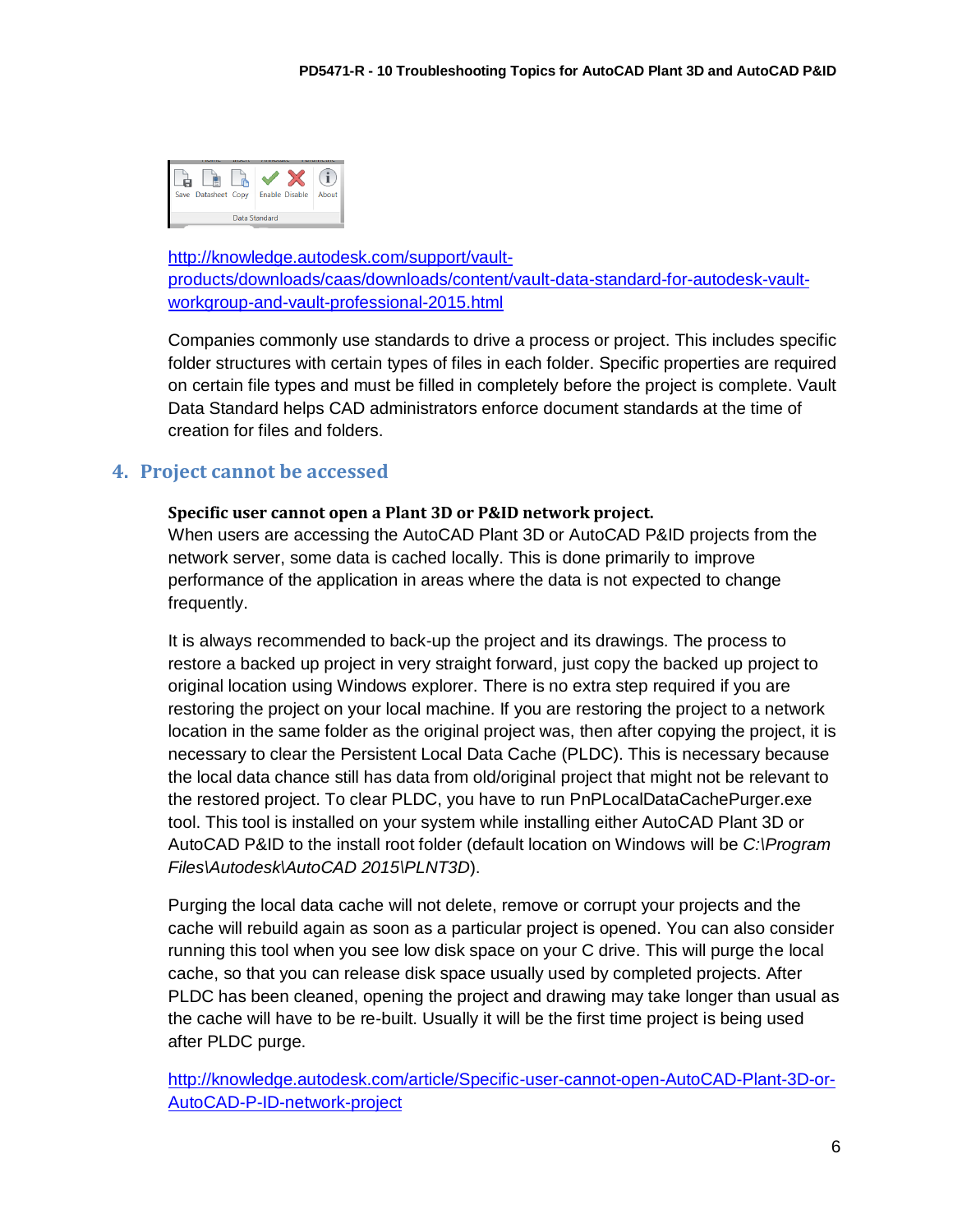## **Resetting User Profiles**

AutoCAD Plant 3D can produce errors and issues for a specific user. If another user on the same machine does not encounter the same problems, then resetting of the affected Autodesk Plant 3D user profile will typically correct the problems.

[http://knowledge.autodesk.com/support/autocad-plant-](http://knowledge.autodesk.com/support/autocad-plant-3d/troubleshooting/caas/sfdcarticles/sfdcarticles/How-to-reset-AutoCAD-Plant-3D-user-profile.html)

[3d/troubleshooting/caas/sfdcarticles/sfdcarticles/How-to-reset-AutoCAD-Plant-3D-user](http://knowledge.autodesk.com/support/autocad-plant-3d/troubleshooting/caas/sfdcarticles/sfdcarticles/How-to-reset-AutoCAD-Plant-3D-user-profile.html)[profile.html](http://knowledge.autodesk.com/support/autocad-plant-3d/troubleshooting/caas/sfdcarticles/sfdcarticles/How-to-reset-AutoCAD-Plant-3D-user-profile.html)

## **Error message stating another user is updating the project.**

Plant 3D message will appear saying **'Project Currently in Use'**. Plant 3D creates lock files similar to the way AutoCAD creates a *.dwl* file when a drawing is being edited. AutoCAD Plant 3D and AutoCAD P&ID will lock the project file with a *project.xml.lock* and will create these four other file locks in the project folder where the *project.xml* file is located:

- o *IsoPart.xml.plck*
- o *OrthoPart.xml.plck*
- o *PipingPart.xml.plck*
- o *PnIdPart.xml.plck*

Close the project, close Plant 3D or P&ID and delete these 5 files. This should allow the project to be opened and edited with no further error messages.

## **5. Migration**

The key thing to remember about migration is to back up the project prior to migration. Test the migration first to see if the migration is successful. If the migration produces unexpected results then the user may need to create a new project in the new release and just copy the drawings over to the new project.

| <b>AutoCAD Plant 3D Migration</b><br>This project was created in AutoCAD Plant 3D 2012. To use this project in<br>the current version of AutoCAD Plant 3D, you must migrate the project. |                                                                                                                       |  |
|------------------------------------------------------------------------------------------------------------------------------------------------------------------------------------------|-----------------------------------------------------------------------------------------------------------------------|--|
|                                                                                                                                                                                          |                                                                                                                       |  |
| Why did the<br>migration fail?                                                                                                                                                           | Click Next to check the availability of files for migration.<br>Please note that backward migration is not supported. |  |
|                                                                                                                                                                                          | Cancel<br><b>Next</b>                                                                                                 |  |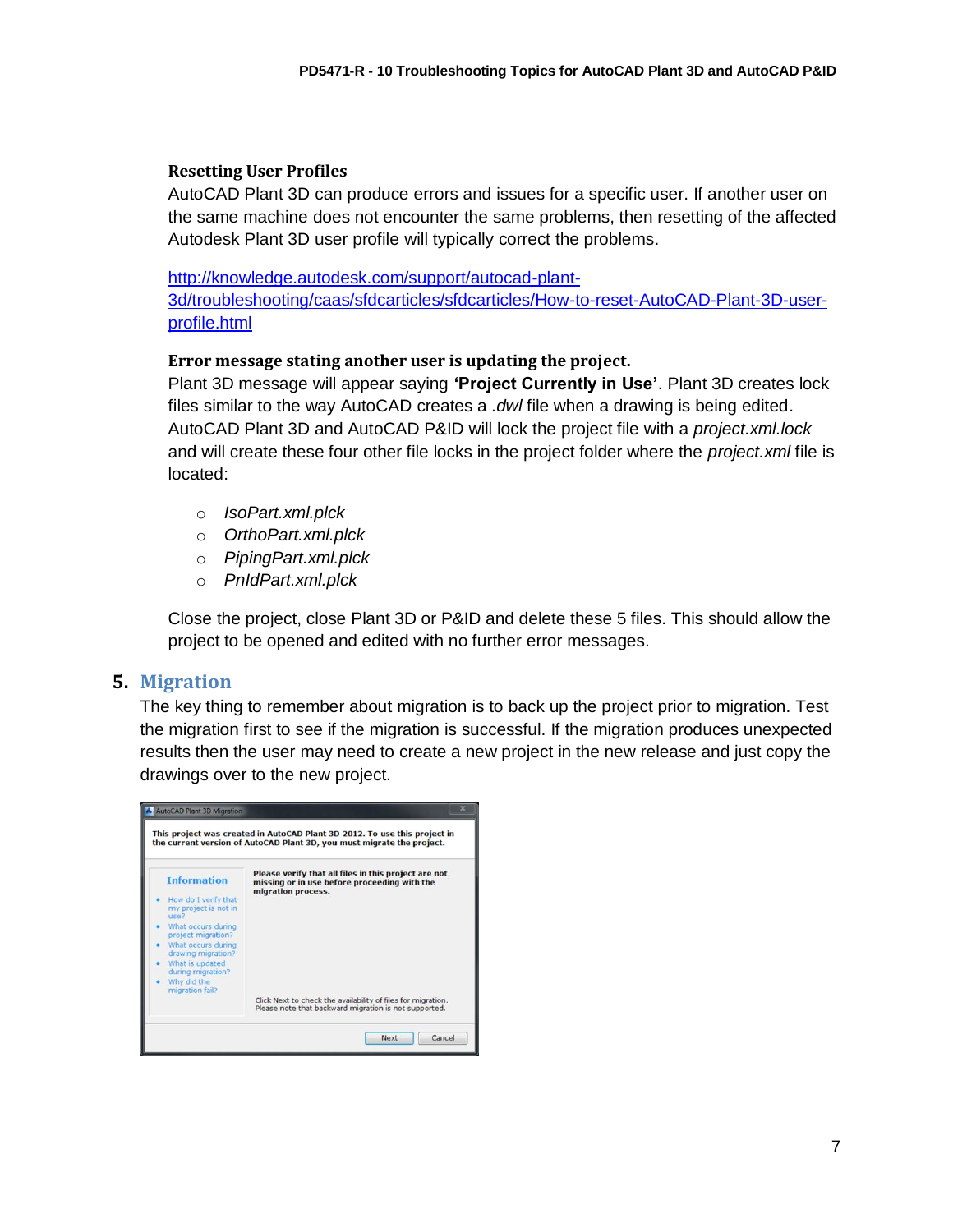## **Projects**

**Projects – backup prior to migration, consider recreating template of project and then** bring over drawings rather than migration if jump is across large gap in Plant product versions

## **P&ID projects**

 P&ID projects created in Plant 3D cannot be migrated to an updated new version of **stand-alone** P&ID.



## **Migration to 2015**

- Projects must be migrated.
- Policy for Extensions is no migration needed
	- o If changes are needed they are made transparently
	- o With success of extensions, revisit migration strategy
- If on Ext 2, essentially no changes except internal version number increment
	- o Ext 2 added config file/settings for BOM on Ortho automatically
	- o Min Pipe Length was added automatically if needed
- Project Version number bumped
- Pipe Specs and Catalogs
	- o Not required to be migrated
	- o 2015 works with 2014 Specs and Catalogs.

# **6. Editing XML codes**

## **Editing tools**

Here are the free tools:

- Notepad++ notepad-plus-plus.org
- SQLite Database Browser: <http://sqlitebrowser.sourceforge.net/> (Simple GUI)
- SQLite Expert Personal: <http://www.sqliteexpert.com/> (Personal version is free and it is by far the most user friendly one)
- SQLite Manager: <https://addons.mozilla.org/en-US/firefox/addon/sqlite-manager/> (Add-ons inside Mozilla! Works if you do not have administrator access to install SQLite Expert)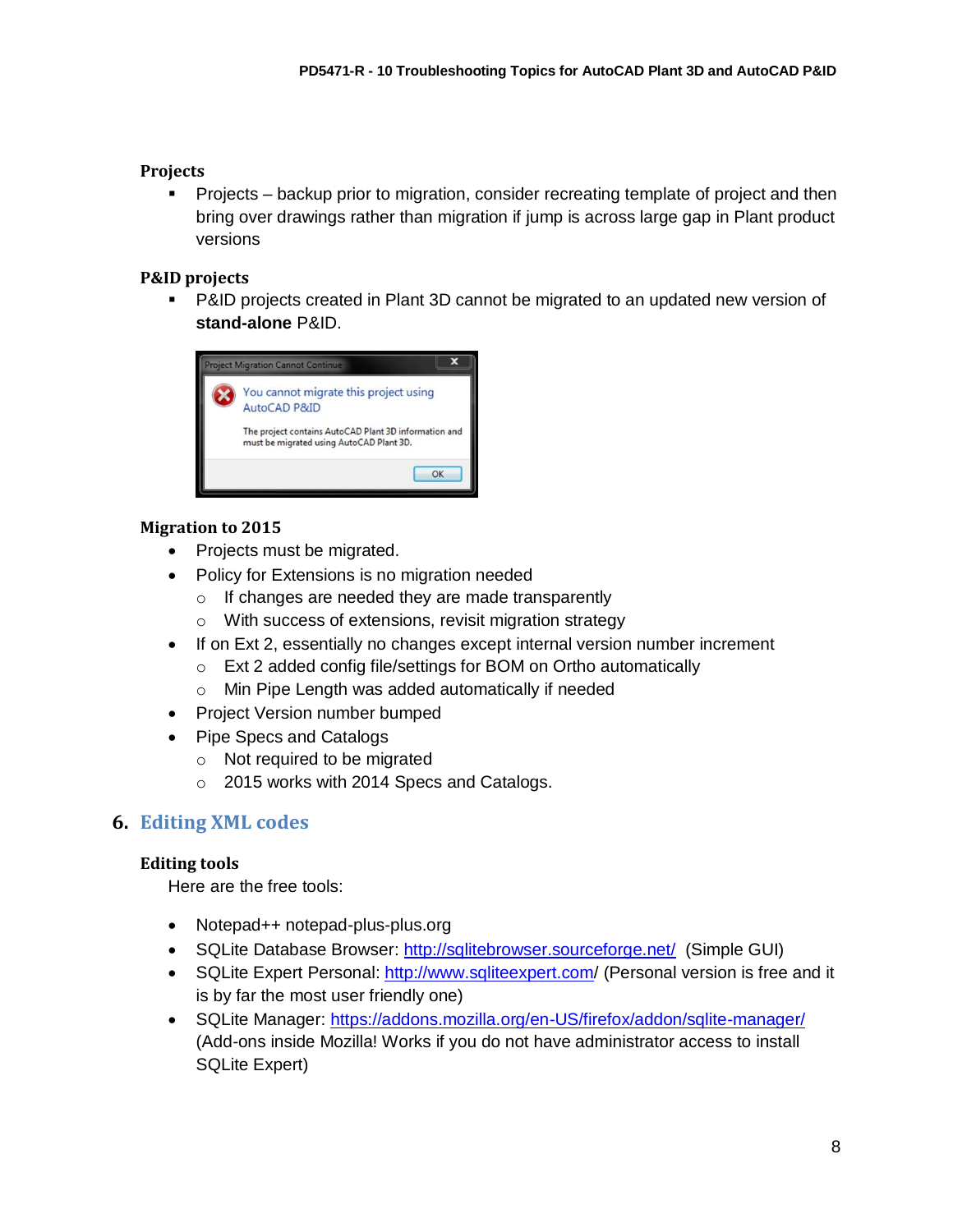## **Tracking XML editing**

Adding notes with your XML editing allows both the user and product support to see where editing might have been done. This will be useful in troubleshooting of issues that may be related to XML editing.

<? Start?>

<? End?>

```
<?Hung Nguyen make changes here?>
<ProjectPartDirectories>
    <ProjectPartDirectory name="SpecSheets" directoryName="C:\Pla
      relativeDirectoryName="Spec Sheets" uncDirectoryName=""
   <ProjectPartDirectory name="0rtho" directoryName="C:\Plant Dev<br>uncDirectoryName=""/>
    <ProjectPartDirectory name="Related Files" directoryName="C:\Pl
      relativeDirectoryName="Related Files" uncDirectoryName=""/>
 </ProjectPartDirectories>
</Project>
<?End ?>
```
## **Which XML files are editable**

Common XML files that are editing within a Plant 3D project.

- Project.xml
- IsoConfig.xml

[http://knowledge.autodesk.com/article/De-mystifying-AutoCAD-Plant-3D-isometrics-a](http://knowledge.autodesk.com/article/De-mystifying-AutoCAD-Plant-3D-isometrics-a-configuration-reference)[configuration-reference](http://knowledge.autodesk.com/article/De-mystifying-AutoCAD-Plant-3D-isometrics-a-configuration-reference)

#### **Back up XML files**

Always back up XML files before editing it.

## **7. User's custom parts, equipment, specs and catalogs**

New users will have the expectation to be up and running quickly with the program. Many mistakes can be avoided with prior training and going through courseware material before starting a new project.

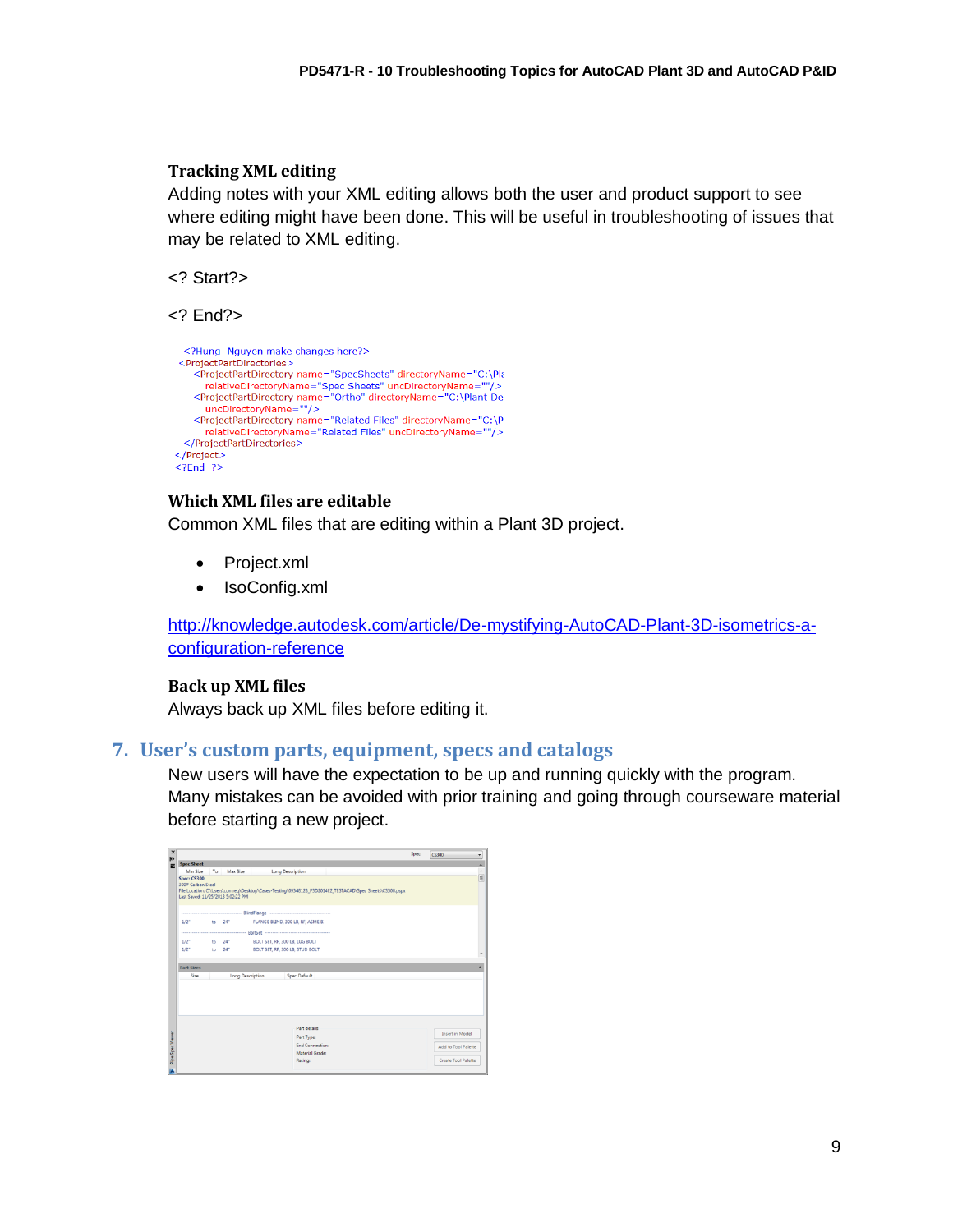## **Training**

Pushing training before starting a project. Users must have a basic background understanding of Plant 3D drawing structure. This will allow them to follow the correct workflow so they do not run into issues while their projects are being developed.

There are many reference resources available to get users up to speed quickly. Training is always recommended first, if possible. Having training guides is the other alternative. Online research is another resource with Plant 3D and P&ID forums and the Autodesk Knowledge Network. There are also many  $3<sup>rd</sup>$  party web resources that list Plant 3D and P&ID workaround and additional customization reference material.

## **Content Packs**

<http://apps.exchange.autodesk.com/PLNT3D/en/Home/Index>



**Migrating external spec to AutoCAD Plant 3D** <http://knowledge.autodesk.com/article/Migrating-External-Specs-to-AutoCAD-Plant-3D>

# **8. Defects or Wish list items – Window Update – Network Protocol**

Sometimes a user will think because something does not work as expected, that it is a defect in the program. However, we still have to be able to repeat the issue to verify if it is indeed a defect. Once a defect is identified we will try to find a workaround to the issue.

Users are one of the main sources of product improvement. Autodesk want to hear how this would make Plant 3D and P&ID better. If you would like to express to Autodesk developers why a feature is important, you can use the following feedback link:

<http://usa.autodesk.com/adsk/servlet/index?siteID=123112&id=1109794>

# **9. Third party programs**

#### **Autodesk Exchange Apps**



**Files found on the apps exchange are not all supplied to Autodesk**. THE SOFTWARE IS PROVIDED "AS IS", WITHOUT WARRANTY OF ANY KIND, EXPRESS OR IMPLIED, INCLUDING BUT NOT LIMITED TO THE WARRANTIES OF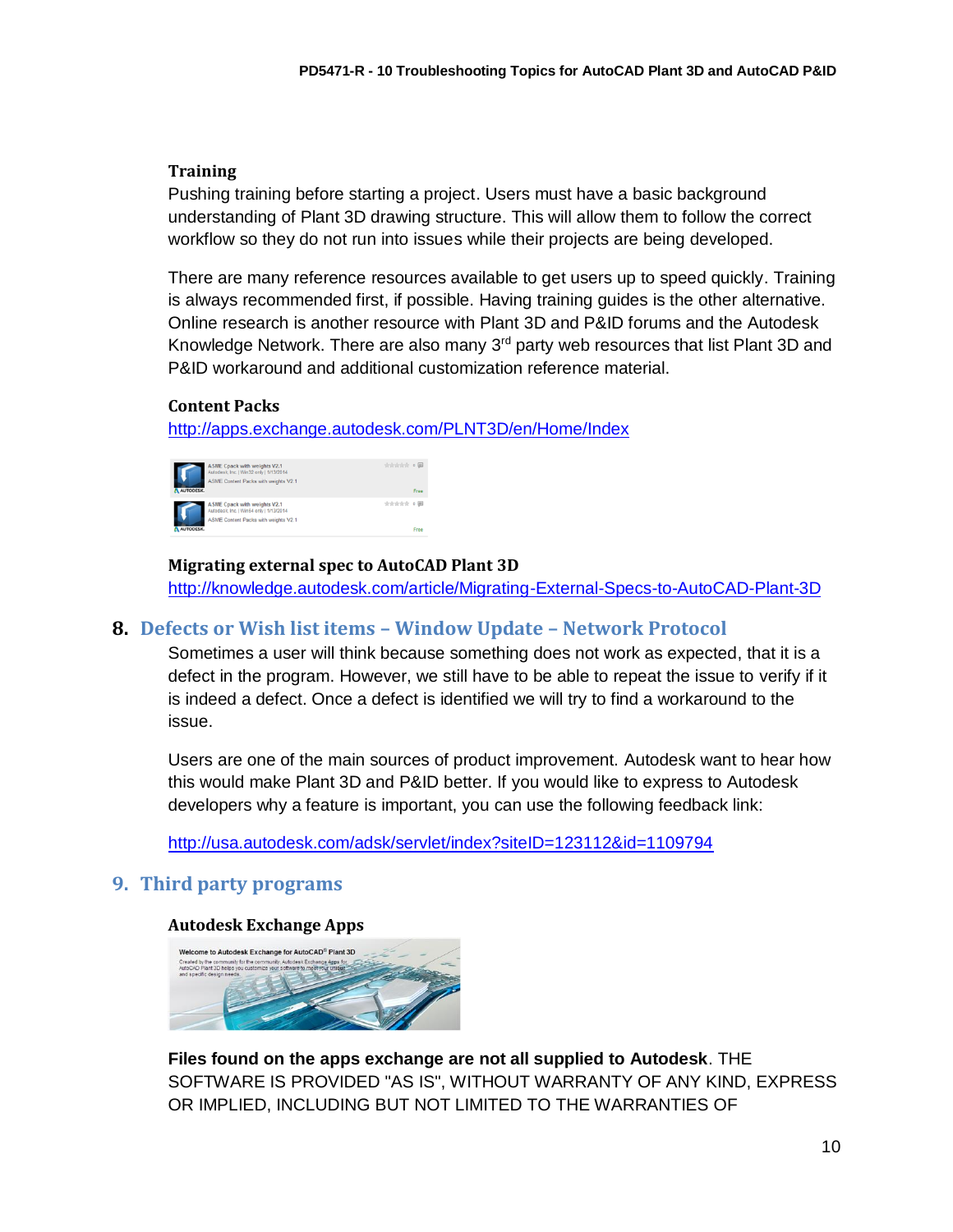MERCHANTABILITY, FITNESS FOR A PARTICULAR PURPOSE AND NONINFRINGEMENT. IN NO EVENT SHALL THE AUTHORS OR COPYRIGHT HOLDERS BE LIABLE FOR ANY CLAIM, DAMAGES OR OTHER LIABILITY, WHETHER IN AN ACTION OF CONTRACT, TORT OR OTHERWISE, ARISING FROM, OUT OF OR IN CONNECTION WITH THE SOFTWARE OR THE USE OR OTHER DEALINGS IN THE SOFTWARE.

#### **Workflow comparisons**

CADWorx – AutoCAD Plant 3D can convert CADWorx specs or catalogs for use in AutoCAD Plant 3D. If conversion fails, you can check the log file for possible reasons. If the log file says "*Cannot convert file. Open file in latest CADWorx spec generator. Then retry conversion*," your spec lacks class information required for conversion. Upgrading your spec by opening it in the latest version of CADWorx spec generator supplies the missing information. You can then migrate the spec to Plant 3D.

AutoPlant – AutoCAD Plant 3D can convert AutoPlant specs or catalogs so that they can be used in AutoCAD Plant 3D. If conversion fails, you can check the log file for possible reasons. If the log file says "*Cannot convert file. Open file in latest AutoPLANT spec generator. Then retry conversion*," your spec lacks class information required for conversion. Upgrading your spec by opening it in the latest version of AutoPLANT spec generator supplies the missing information. You can then migrate the spec to Plant 3D.

## **10. Suite workflows (Navisworks, Revit, Inventor, ASD, Advance Steel)**

#### **Object Enablers**

Autodesk offers free downloadable enablers that you can use to access, display, and manipulate object data in applications different from their native environment. This provides essential data accessibility for design teams who create or receive files using Autodesk software. For more information on functionality, installation, and performance, see the Help file included with the enabler.

[http://knowledge.autodesk.com/support/autocad-plant-](http://knowledge.autodesk.com/support/autocad-plant-3d/downloads/caas/downloads/content/autodesk-autocad-plant-3d-2014-object-enablers.html)[3d/downloads/caas/downloads/content/autodesk-autocad-plant-3d-2014-object](http://knowledge.autodesk.com/support/autocad-plant-3d/downloads/caas/downloads/content/autodesk-autocad-plant-3d-2014-object-enablers.html)[enablers.html](http://knowledge.autodesk.com/support/autocad-plant-3d/downloads/caas/downloads/content/autodesk-autocad-plant-3d-2014-object-enablers.html)

#### **How to use Revit data in AutoCAD Plant 3D**

The best way to import Autodesk® Revit® data into AutoCAD® Plant 3D is to use the ACIS-format (\*.sat). Afterwards some elements are surfaces and no 3D solids. These elements have to be converted to 3D solids via the command SURFSCULPT.

For performance reason or for a better workflow, it is recommended to optimize the data in Autodesk Revit before for very complex models. You will work here with section planes and live sections. Therefore you have to adopt the export setting of Revit. In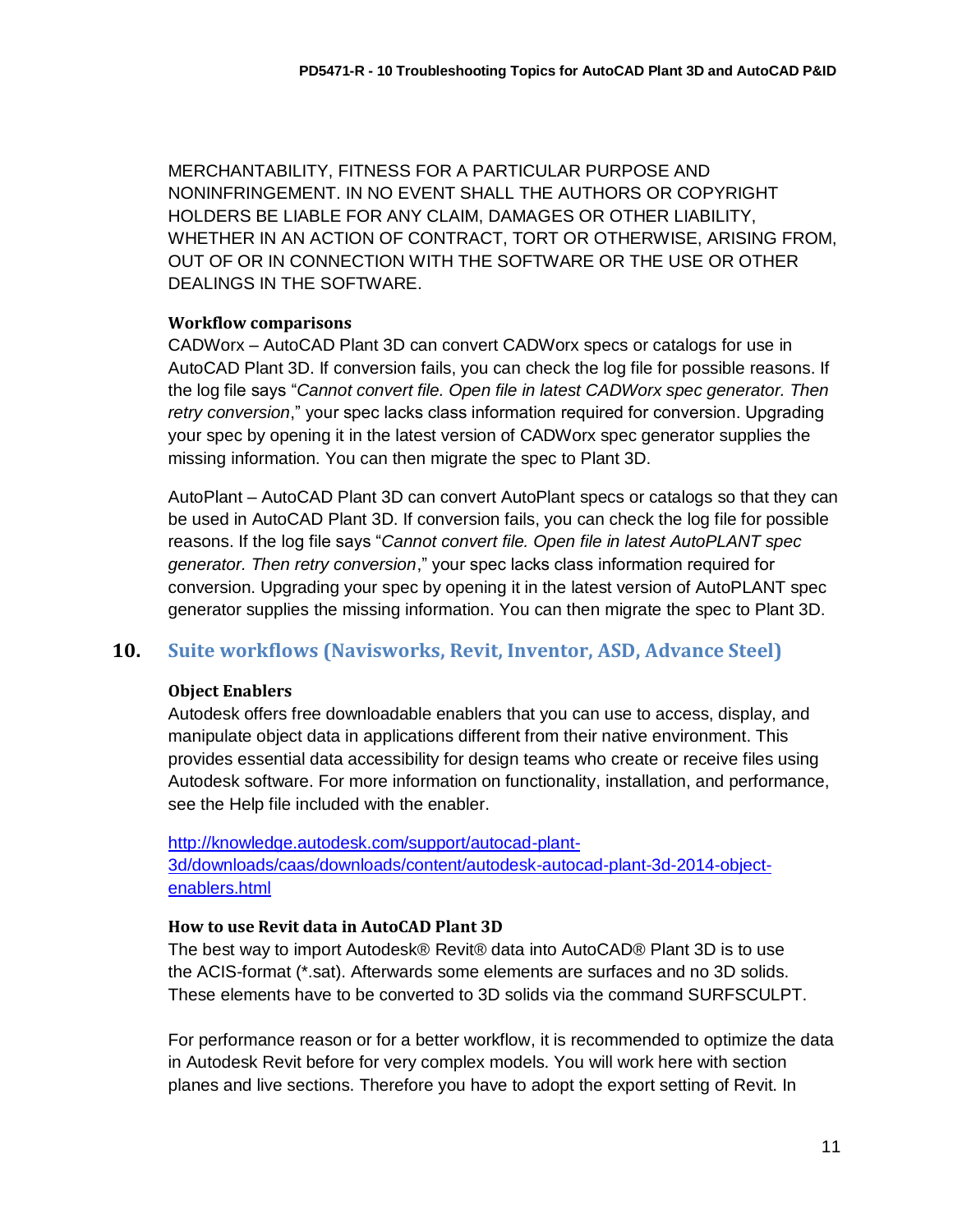Revit there are two possibilities to export a DWG: Polymesh or ACIS solid. Do the following:

- o *Revit*: Select 'ACIS Solid' because you are not able to create live sections with Polymesh
- o *Plant 3D*: Copy this created drawing into the project
- o *Plant 3D*: Open the drawing
- o *Plant 3D*: Switch to workspace '3D Modeling'
- o *Plant 3D*: In the ribbon group 'Section' you already see the command 'Section Plane'.
- o *Plant 3D*: If you click the arrow of this group you will see the whole ribbon group and you will see the command 'Live Section'. Both commands are described in the help.

The created live section can be adopted by grips. So you can easily see what you want to see. You are able to add easily for example an equipment which is located inside of a building.

## **How to incorporate ASD drawings into Plant 3D project**

One recommendation on using ASD drawings in Plant 3D projects:

- $\circ$  Develop steel drawing(s) in ASD.
- $\circ$  In the Plant 3D project, in Project Manager, create a folder under "Plant 3D Drawings" called "ASD" or "ASD-Steel" or something similar.
- $\circ$  Highlight that folder, right-click and "Copy Drawing to Project" selecting the ASD drawings. (Note that this creates a copy of the drawings into the project directory, leaving the original ASD drawings in their original location).
- $\circ$  Use these drawings as external references only –referenced into other project drawings. Don't edit these ASD drawings in Plant.
- $\circ$  In other model drawings in the project, add the ASD drawings as external references. Orthographic for example should work fine.
- $\circ$  If changes or updates to the ASD drawings are made (in ASD):
- o Close the Plant 3D project
- $\circ$  Using Windows Explorer simply overwrite the drawings in the Plant 3D project with copies of the updated ASD drawings of the same name.
- o Back in the Plant 3D project, reload Xreferences as needed.
- o Update affected Orthographic as needed.

## **How to incorporate Advance Steel into Plant 3D project**

A typical work flow for working with Advance Steel and Plant 3D will involve:

- o Create conceptual steel inside Plant3D.
- o Export using SDNF.
- o Import into Advance Steel via SDNF.
- $\circ$  Edit/Create/Modify do as you wish with the new model in Advance Steel.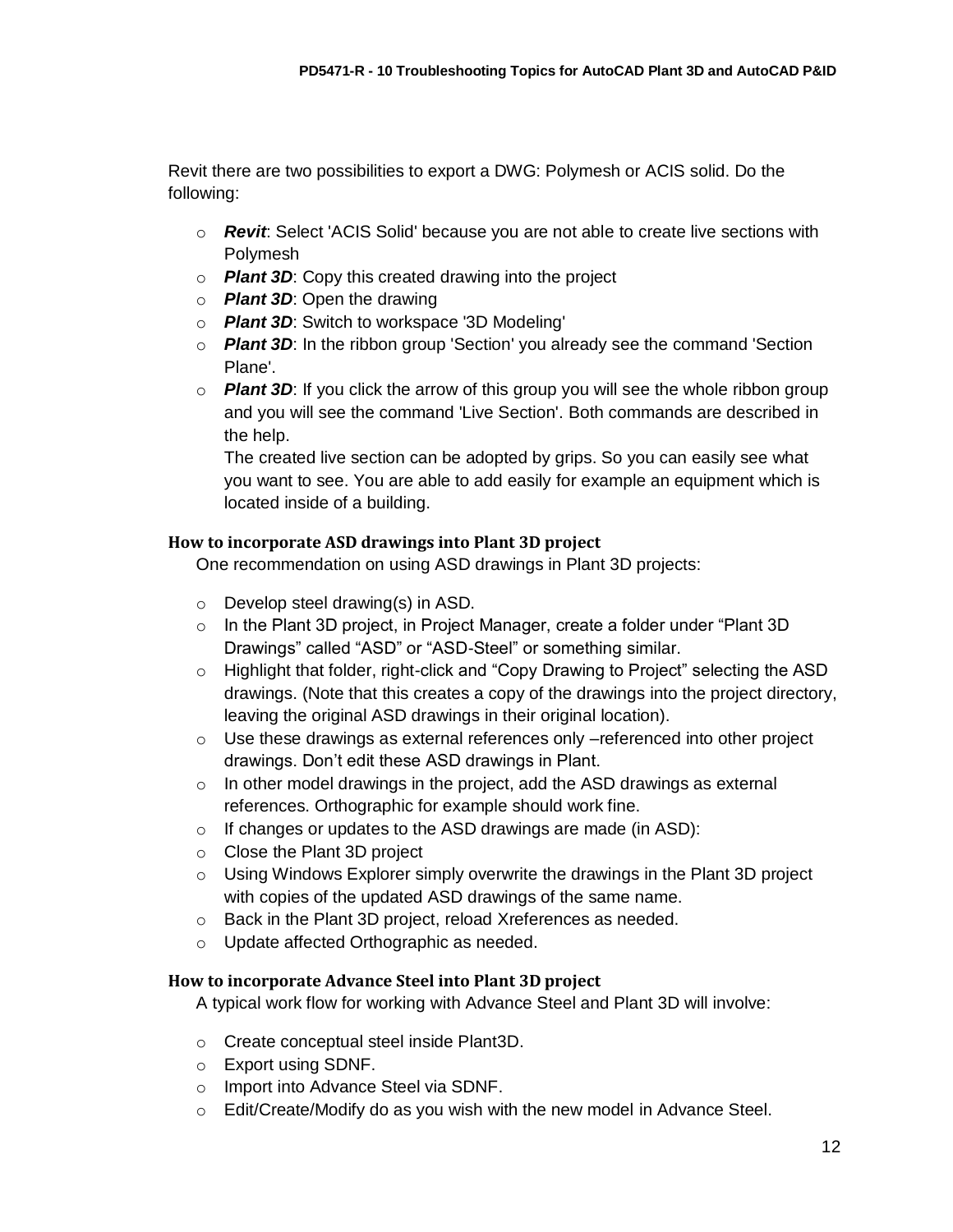- o Save model with Proxy Objects
- o Back in Plant3D, remove the Plant3D Steel model and replace it with the new Advance Steel model.

Another workflow will be:

- o Use Advance Steel to start and model structure part of the Plan project.
- o XREF AS models in to Plant 3D.

#### **How to use Inventor content in Plant 3D**

[http://knowledge.autodesk.com/article/How-to-include-AutoCAD-Inventor-content-for-](http://knowledge.autodesk.com/article/How-to-include-AutoCAD-Inventor-content-for-AutoCAD-Plant-3D)[AutoCAD-Plant-3D](http://knowledge.autodesk.com/article/How-to-include-AutoCAD-Inventor-content-for-AutoCAD-Plant-3D)

## **How to use other file formats with Plant 3D**

Other file formats that can be imported to Plant 3D projects:

| Format                            | <b>Description</b>    |
|-----------------------------------|-----------------------|
| $*.3ds$                           | 3D Studio             |
| *.sat                             | <b>ACIS</b>           |
| *.ipt, *.iam                      | Autodesk Inventor     |
| *.model; *.session; *.exp; *.dlv3 | <b>CATIA V4</b>       |
| *.CATPart; *.CATProduct           | <b>CATIA V5</b>       |
| *.dgn                             | MicroStation          |
| *.fbx                             | FBX (Filmbox)         |
| *.iges; *.igs                     | <b>IGES</b>           |
| $*.$ ij                           | JT                    |
| $*$ .x_b                          | Parasolid Binary file |
| $^*$ .x_t                         | Parasolid Text file   |
| *.prt*; $*$ .asm $*$              | Pro/ENGINEER          |
| $^*.\mathrm{g}$                   | Pro/ENGINEER Granite  |
| *.neu                             | Pro/ENGINEER Neutral  |
| *.3dm                             | Rhino                 |
| *.wmf                             | Metafile              |
| *.ste; *.stp; *.step              | <b>STEP</b>           |